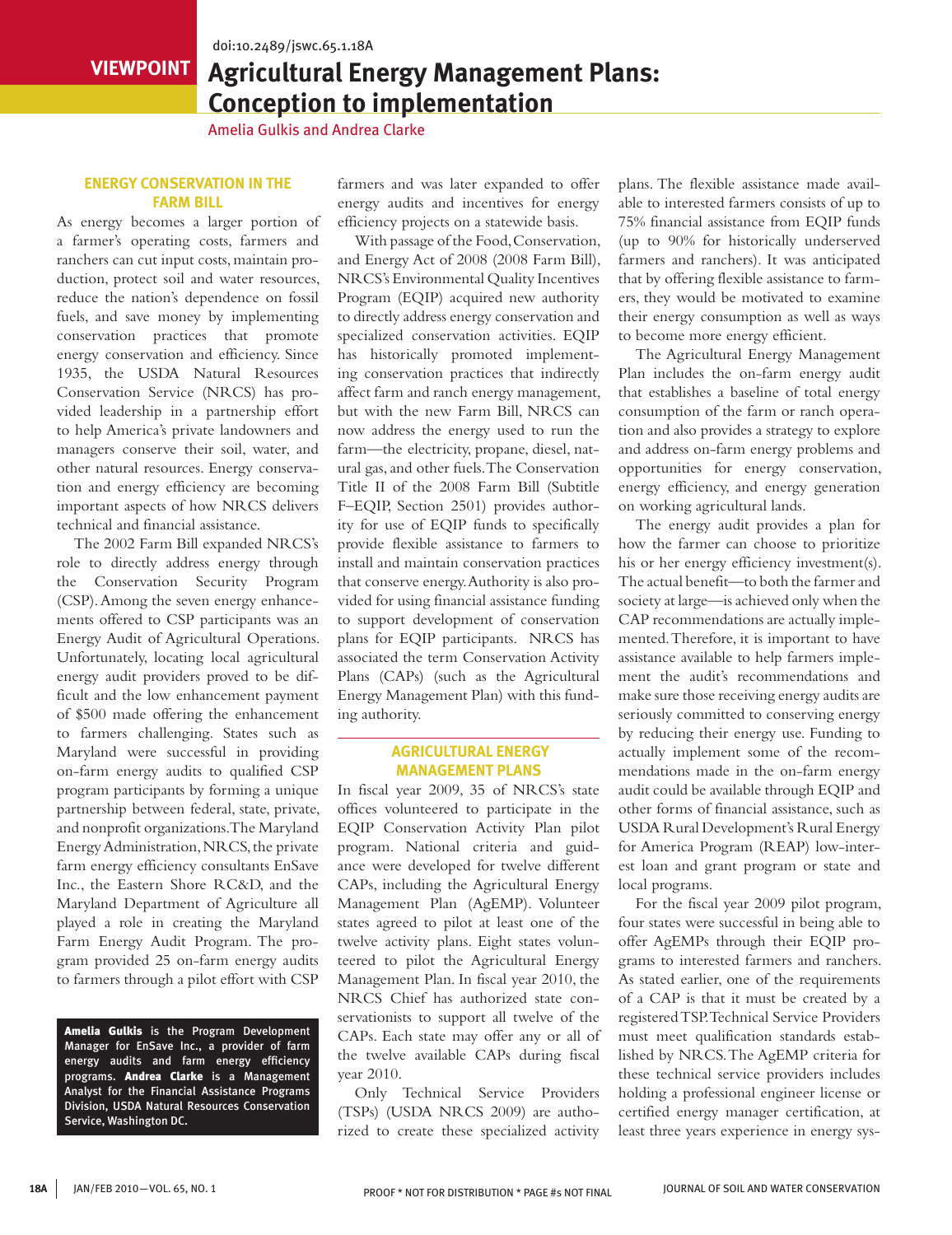tems, and the completion of at least five farm energy audits. The on-farm energy audit needs to comply with the American Society of Agricultural and Biological Engineers (ASABE 2009) standard S612: Performing On-farm Energy Audits. This standard is provided to guide the reporting of data and the preparation of specific recommendations for energy reduction and conservation with estimates of energy savings. This means that TSPs registered to provide AgEMPs are highly qualified to provide these services.

## **Elements of an Agricultural Energy Management Plan**

An Agricultural Energy Management Plan includes the following elements:

- Summary of the facility's location, production level, any unusual factors that affect energy use, and any energy efficiency measures already in use.
- Summary of the site's energy use over one year, broken down by type of usage and month.
- Summary of how much money the farmer would save if the recommended measures were included and how much money the farmer would continue to lose if no action were taken.
- A list of recommended measures to reduce energy use, including their annual energy (electricity, natural gas, propane, diesel, oil, etc.) savings and an estimated payback in years.
- A narrative summary of the recommendations made through the audit, including description of technology, how the technology would affect the site, and how much energy would be saved annually by installing the equipment.

Together, these elements both analyze the farmer's current energy use and create a custom plan for future energy savings.

#### **Benefit to the Farmer**

An AgEMP is a decision-making tool for farmers and ranchers. Its purpose is to help them choose the energy-saving activities that make sense for them. Many farmers already have some idea of what energy-saving project they would like to implement,

## Table 1

Energy savings comparison.

| Farm   | <b>Total mBTU energy savings</b> | <b>Percent of savings</b> | <b>Investment</b> | Payback   |
|--------|----------------------------------|---------------------------|-------------------|-----------|
| Farm 1 | 450.7                            | 33.4%                     | \$71,052          | 7.1 years |
| Farm 2 | 352.3                            | 16.8%                     | \$24.214          | 4.5 years |
| Farm 3 | 581.3                            | 41.2%                     | \$29,995          | 3.6 years |

## Table 2

Farmer 1 detailed annual energy savings potential.

| <b>Recommended</b><br>measure    | <b>Electric savings</b><br>(Increase)<br>(kWh) | <b>Propane</b><br>savings<br>(Gal) | <b>Energy savings</b><br>(Increase)<br>(MBtu) | <b>Installed</b><br>cost<br>(a) | <b>Energy cost</b><br>savings<br>(b) | Payback<br>in years<br>(a/b) |
|----------------------------------|------------------------------------------------|------------------------------------|-----------------------------------------------|---------------------------------|--------------------------------------|------------------------------|
| Seal air leaks                   |                                                | 403                                | 36.9                                          | \$400                           | \$818                                | 0.5                          |
| Curtainwall to<br>solid sidewall |                                                | 1.512                              | 138.5                                         | \$12.192                        | \$3,068                              | 4.0                          |
| <b>Circulation fans</b>          | (2.507)                                        | 504                                | 37.6                                          | \$4,000                         | \$862                                | 4.6                          |
| Insulated tunnel<br>doors        |                                                | 605                                | 55.4                                          | \$9,360                         | \$1,227                              | 7.6                          |
| <b>Radiant heaters</b>           |                                                | 1.512                              | 138.5                                         | \$33,320                        | \$3,068                              | 10.9                         |
| <b>Attic inlets</b>              |                                                | 479                                | 43.9                                          | \$11,780                        | \$971                                | 12.1                         |
| <b>Totals</b>                    | (2,507)                                        | 5,014                              | 450.7                                         | \$71,052                        | \$10.014                             | 7.1                          |

but an AgEMP can either confirm the farmer's hunch or illuminate some other savings opportunities. For instance, a dairy farmer could be convinced that a ventilation project is the best choice for the farm, but the AgEMP could point out that lighting actually results in greater savings and a shorter payback. General recommendations about how to save energy abound, but it is only through an analysis of a farmer's unique energy usage and production patterns that a farmer can truly learn what opportunities are best for his or her operation.

AgEMPs also enable farmers to apply for funding to help offset the cost of energy efficient equipment, such as NRCS's EQIP or Rural Development's REAP. Ultimately, the AgEMP is a starting point for further consideration of energy use on the farm. For an AgEMP to be successful, farmers need to consider and implement the recommendations made in their AgEMP. Only upon adopting the report's recommendations does the farmer save energy and money, and society benefits from reduced energy consumption.

## **A Case Study from Completed Agricultural Energy Management Plans**

AgEMPs are so new that only a few have been completed under the pilot program, but energy audits have been conducted for decades. In October 2009, EnSave Inc. became a TSP and completed three AgEMPs for West Virginia farmers participating in EQIP. EnSave is a national leader in providing farm energy audits and farm energy efficiency consulting and has provided over 2,000 farm energy audits since 1991.

All three West Virginia AgEMPs were poultry broiler operations (two turkey farms and one chicken facility).

Taking a closer look at the breakdown of recommendations for one of the farms highlights the importance of an AgEMP. Farm 1 and Farm 2 (table 1) are both turkey farms with similar-sized operations. However, farmer 1 was using all forced hot air heaters, and conversion to radiant heaters resulted in additional savings. Farmer 2 decided not to install solid sidewalls due to larger curtain openings and higher